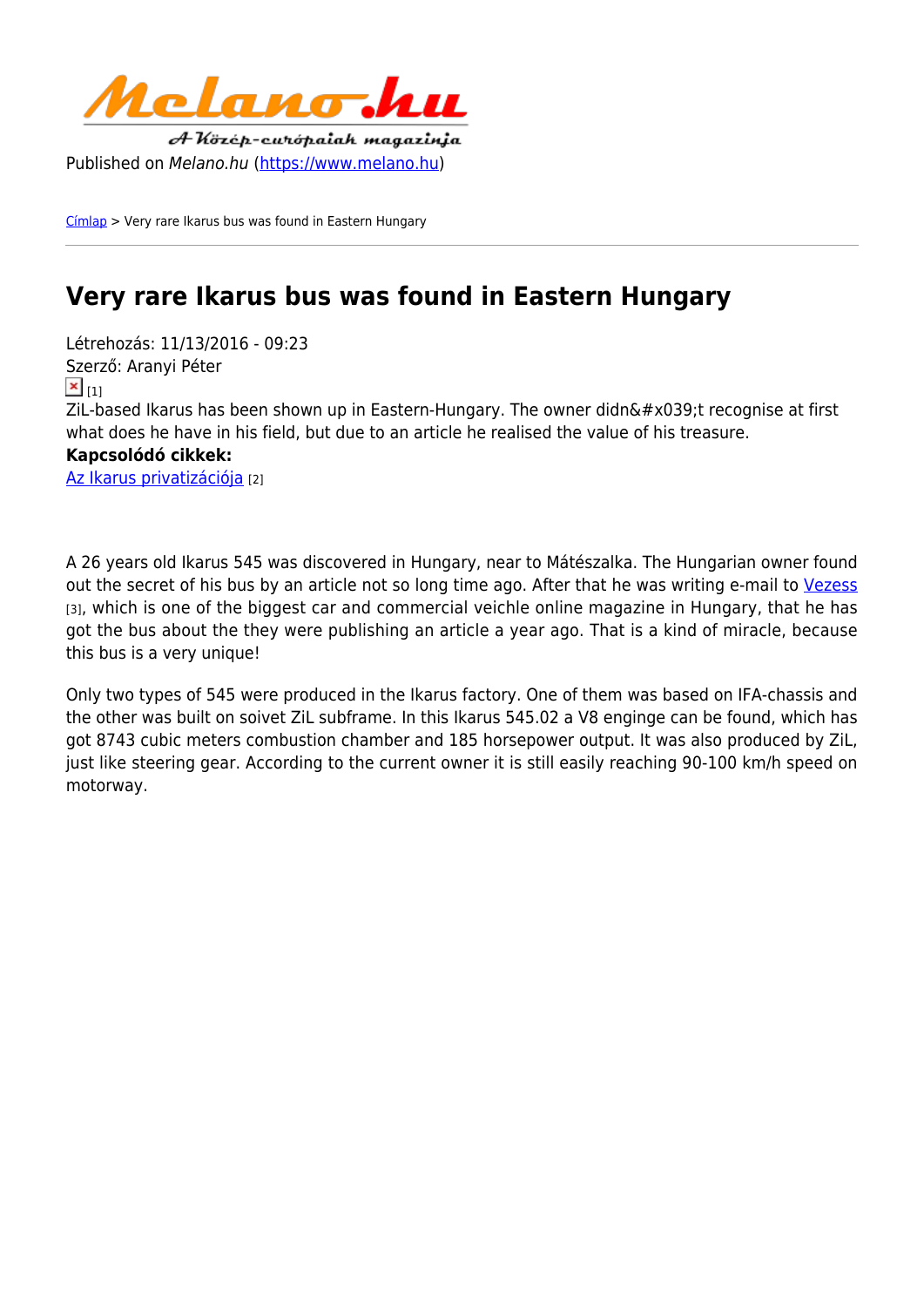

The bus has 9 meters length, 2,44 meters width and 3,1 meters height. All of the 32 passenger seats are a in good condition, they even have the original seat cover. It seems the previous operators were taking good care of this curio. The current owner, Zoltán Lakatos said that as far he knows the bus was serivicing originally in Budapest by TransEuro2003 Ltd., then the Nyíracsád-based Nyírtrans Ltd. bought it and in 2014 the bus had again a new owner. It was a company, which was concerned with pomology. This year Lakatos Zoltán bought the bus and he wanted to use it for transporting seasonal workers on his fields, because he is also engaged to agriculture industry.

After the transaction he went with the bus for doing the MOT-test, he changed the storage cells and the bulbs. He was also reparing the steering geer, because he recognised that it had a huge latitude. It wasn't so simple, he couldn't find a mechanican near Mátészalka, therefore he needed to travel to Budapest. Zoltán Lakatos says he doesnt't want to destroy this bus using for transporting seasonal workers, which goes by huge dirt from time to time. He decided to sell it for someone, who would save it for the future.0 We cross our fingers for him, hopefully this treasure will find its good place!

## **Tags:**

**[bus](https://www.melano.hu/tags/bus)** [4] [ikarus](https://www.melano.hu/tags/ikarus) [5] [Hungary](https://www.melano.hu/tags/hungary) [6] [curio](https://www.melano.hu/tags/curio) [7] **Other languages:**  [English](https://www.melano.hu/other_languages/english) [8]

**Forrás webcím:** https://www.melano.hu/very\_rare\_ikarus\_bus\_was\_found\_in\_eastern\_hungary

## **Hivatkozások**

- [1] https://www.melano.hu/sites/default/files/articles/zil\_ikarus-578x414.jpg
- [2] https://www.melano.hu/az\_ikarus\_privatizacioja
- [3] http://www.vezess.hu/haszongepjarmu/2016/11/11/zil-motoros-ikarus/
- [4] https://www.melano.hu/tags/bus